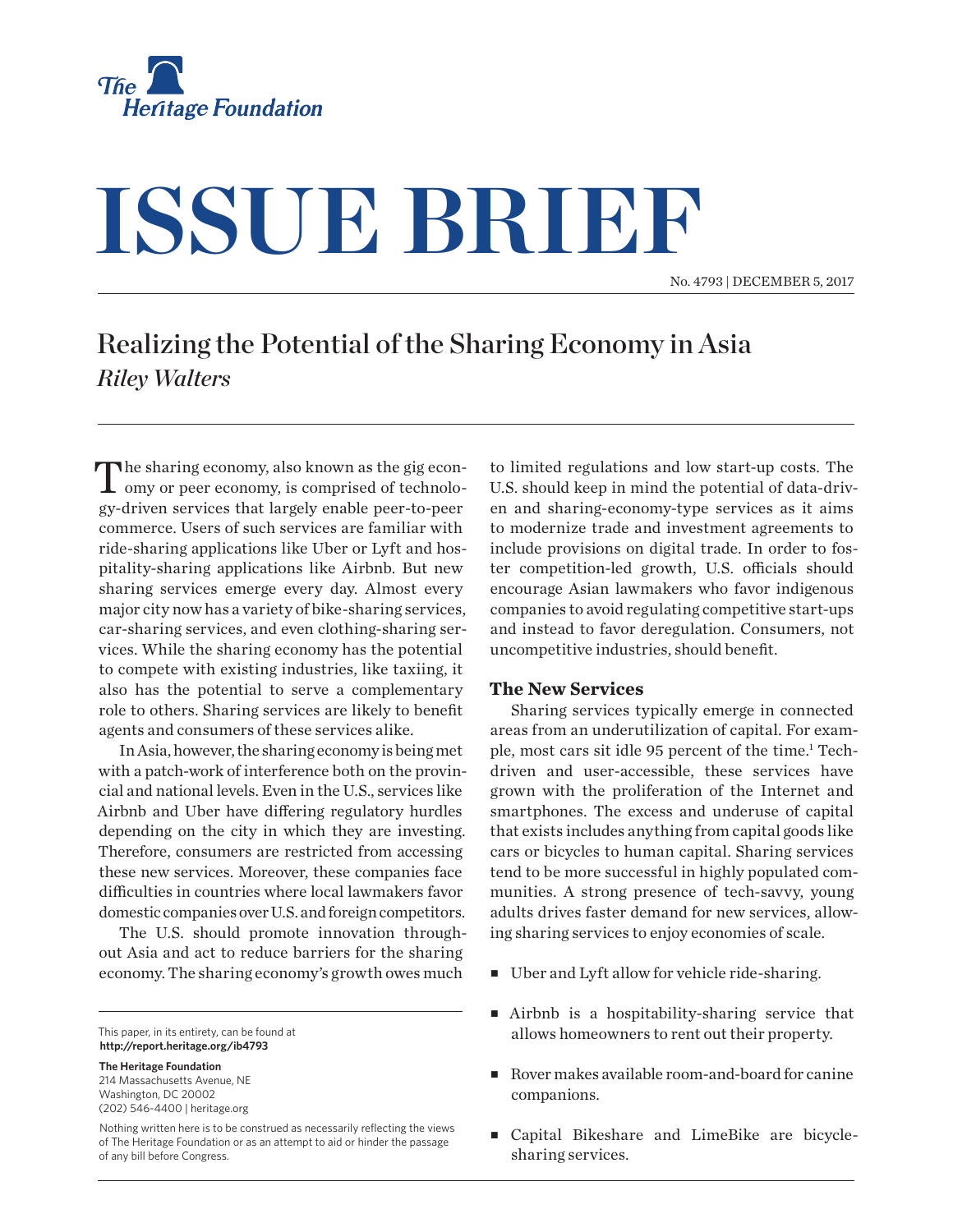- UberEats, a company of Uber Technologies, and Grubhub combine ride-sharing with online food delivery.
- TaskRabbit, recently purchased by IKEA Group, is a freelance labor-hiring platform.
- Dolly is a moving-truck-hiring service.
- <sup>n</sup> Postmates delivers just about anything to the doorstep.

Clearly, the sharing economy is booming. Uber, founded less than 10 years ago, is worth around \$70 billion.2 Airbnb is worth \$31 billion.3 Lyft is worth \$7.5 billion.4 These three companies make up just part of the sharing economy which is projected to amass revenues alone of up to \$335 billion by 2025.5 In China, the domestic sharing economy has already reached \$500 billion in 2016.<sup>6</sup> Chinese President Xi Jinping reaffirmed his commitment to build China as a leader in technology innovation by stating at the 2017 Asia-Pacific Economic Cooperation (APEC) CEO Summit, "The digital economy and the sharing economy are taking the world by storm.… We cannot afford to act like onlookers."7 China's National Development and Reform Commission is willing to offer state support for domestic sharing services seeking to expand overseas.

Competing with state-supported competitors is just one hurdle for sharing services. Companies will also have to deal individually with natural barriers to entry as they enter new markets. For now, the sharing economy faces a number of regulatory hurdles. Requirements may include:

- $\blacksquare$  Fare caps such as those in Indonesia or India;
- Limits on hours of operation such as in South Korea;
- Outright restrictions against private individuals as drivers such as in Japan or Taiwan; or
- <sup>n</sup> Non-sharing-specific laws, such as China's National Cyber Law that requires companies to localize their data, are also costs that can restrict consumers' access to sharing services.

To increase their competitive edge, and perhaps to disperse regulatory costs, some ride-sharing services are looking to invest in, partner with, or even acquire competitors who might have tacit knowledge of local markets. Didi Chuxing, which bought Uber's China branch last year, is China's leading ride-sharing service. Already it has invested \$25 million in India's ride-sharing service, Ola, and partnered with Japan's Softbank to invest upwards of \$2 billion in Southeast Asia's largest competitor, Singapore's Grab. Didi has even invested \$100 million in Uber's own domestic competitor, Lyft.

A variety of countries have seen sharing services halted or fined. Airbnb previously had trouble entering Japan's market. Legislation was recently passed in Japan's National Diet to allow services like Airbnb. Yet Airbnb hosts must still abide by a number of rules that might not otherwise be required elsewhere. Japanese Airbnb hosts must register with local authorities, are restricted from renting their property for more than 180 days a year, and must keep a list of registered guests. In China, guests are required to reg-

- 2. Leila Abboud, "Uber Can't Be Warm and Cuddly and Worth \$70 Billion," *Bloomberg*, September 28, 2017, https://www.bloomberg.com/gadfly/articles/2017-09-28/uber-can-t-be-warm-and-cuddly-and-worth-70-billion (accessed December 4, 2017).
- 3. Ibid.

- 5. PWC, "The Sharing Economy," Consumer Intelligence Series, 2015, https://www.pwc.com/us/en/industry/entertainment-media/publications/ consumer-intelligence-series/assets/pwc-cis-sharing-economy.pdf (accessed December 4, 2017).
- 6. Yue Wang, "Sharing Is Caring: China's Smartphone 'Share Economy' Is Booming," *Forbes*, May 31, 2017, https://www.forbes.com/sites/ywang/2017/05/31/sharing-is-caring-chinas-smartphone-share-economy-is-booming/#2401c3d72b07 (accessed December 4, 2017).
- 7. Viet Nam Da Nang, "10 Things President Xi Said," Asia-Pacific Economic Cooperation, November 12, 2017, https://www.apec.org/Press/Features/2017/1112\_cn (accessed December 4, 2017).

<sup>1.</sup> David Z. Morris, "Today's Cars Are Parked 95% of the Time," *Fortune*, March 13, 2016, https://finance.yahoo.com/news/today-cars-parked-95-time-210616765.html (accessed December 4, 2017).

<sup>4.</sup> Johana Bhuiyan, "Lyft Is Valued at \$7.5 billion After Raising a \$500 Million Round," Recode, April 6, 2017, https://www.recode.net/2017/4/6/15208672/lyft-value-ride-hail-funding-500-million (accessed December 4, 2017).